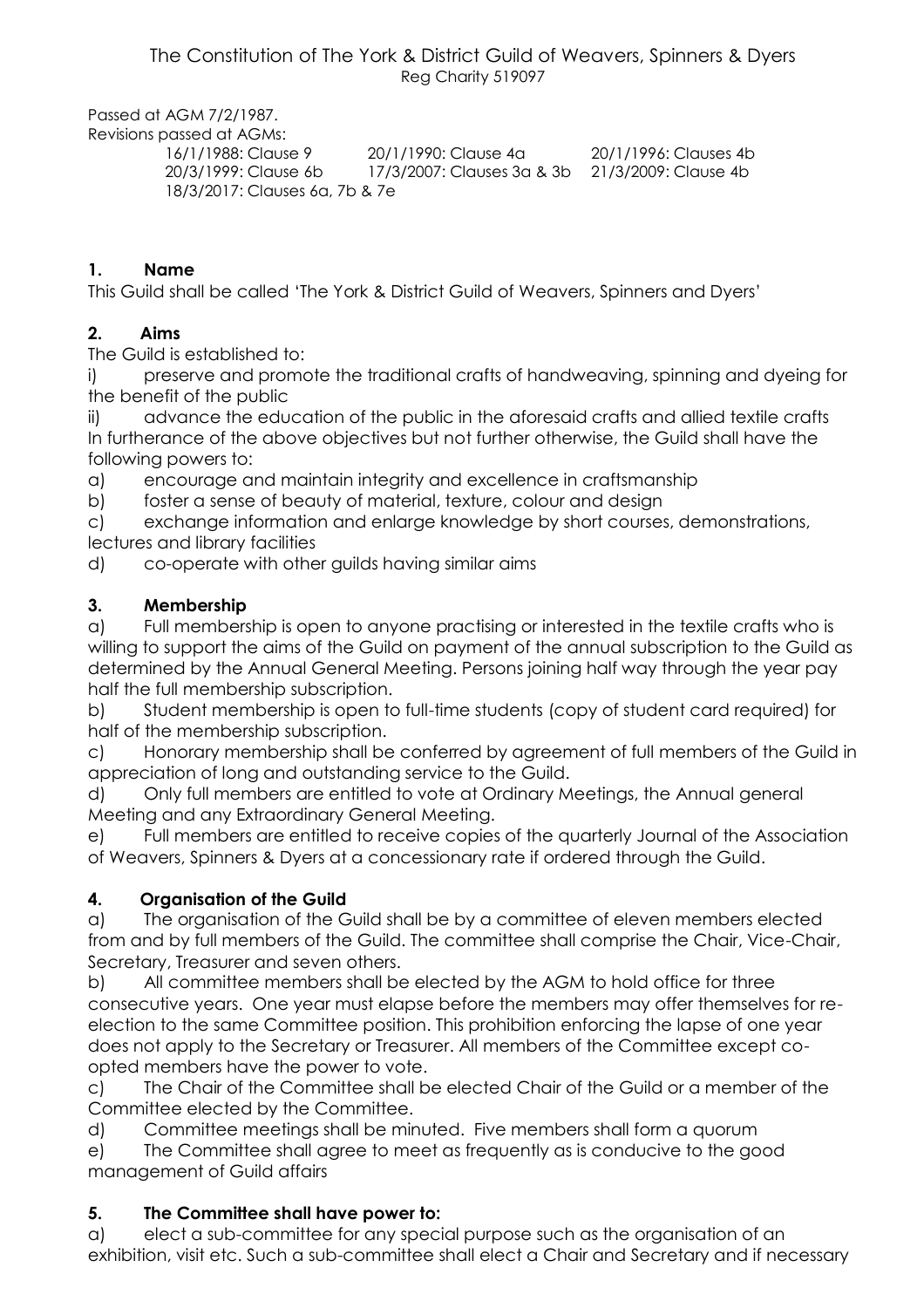a Treasurer from its own members. The sub-committee must report fully and promptly to the Committee. Fort financial arrangements of sub-committees, see Section 7.

b) co-opt members provided that the number of co-opted members of the Committee at any one time shall not exceed the total (*elected*) membership of the committee.

c) call an extraordinary meeting (see Section 6c).

d) institute and revise rules for the day to day running of the Guild

e) present proposed changes to the Constitution to the Guild members (see Section 8)

### **6. Meetings**

a) Ordinary Meetings. At least five ordinary meetings shall be held throughout the year. Visitors may attend an ordinary meeting on payment of a fee to be determined by the

Committee. Visitors shall be allowed to attend no more than 3 ordinary meetings in any one period of twelve months. Workshops, courses, demonstrations etc shall be between ordinary meetings.

b) Annual General Meeting. There shall be an AGM in March of every year. The business transacted shall include:

- i) The Chair's remarks
- ii) The Secretary's report on the year's work
- iii) The Treasurer's report and submission of audited accounts
- iv) The appointment of an auditor for the ensuing year

v) Any items for which due notice has been given

vi) The election of committee members for the ensuing year. Candidates shall be nominated and seconded in writing with the permission of the nominee, at any time between the AGM and the previous Ordinary meeting

c) Extraordinary Meetings. Such a meeting shall be called at the request, in writing, of not fewer than six full members. Only the matter for which it is called may be discussed. A quorum shall be 60% of the membership. At least twenty-eight days' notice shall be given for this meeting. At these meeting a), b), and c) above shall apply and also:

- i) The Chair of the meeting shall be the elected Chai or the deputy appointed by the **Committee**
- ii) Voting shall be by full members only
- iii) The meeting shall be minuted

# **7. Financial Arrangements**

a) The Guild shall bank accounts in the name of the Guild according to the needs of the Guild.

b) Payments may be authorised by any one of the Treasurer, Chair or Secretary. One of these officers, normally the Treasurer, may be nominated to be the administrator for online banking.

- c) The dates of the financial year shall be  $1<sup>st</sup>$  January to  $31<sup>st</sup>$  December.
- d) A statement of accounts shall be published to each full member.
- e) The annual accounts shall be subject to independent review.

# **8. Changes to the Constitution**

These shall be made only at the AGM.

Amendments to the Constitution, proposed and seconded, must be submitted to the Committee at least twenty-one days before the Ordinary meeting preceding the AGM. The Committee shall prepare, publish and distribute the proposed amendments to all members with the notice convening the AGM.

No amendments shall be made to Clauses 2 or 9 or to this clause without the prior approval of the Charity Commissioners for England and Wales.

# **9. Winding up**

The Guild may be dissolved by a resolution passed by a two-thirds majority of the membership of the Guild to include postal votes of full members who are unable to attend an Extraordinary meeting convened for that purpose of which twenty-eight days' notice shall be given. Such resolution may give instructions for the disposal of any assets held by or in the name of the Guild, provided that if any property remains after the satisfaction of all debts